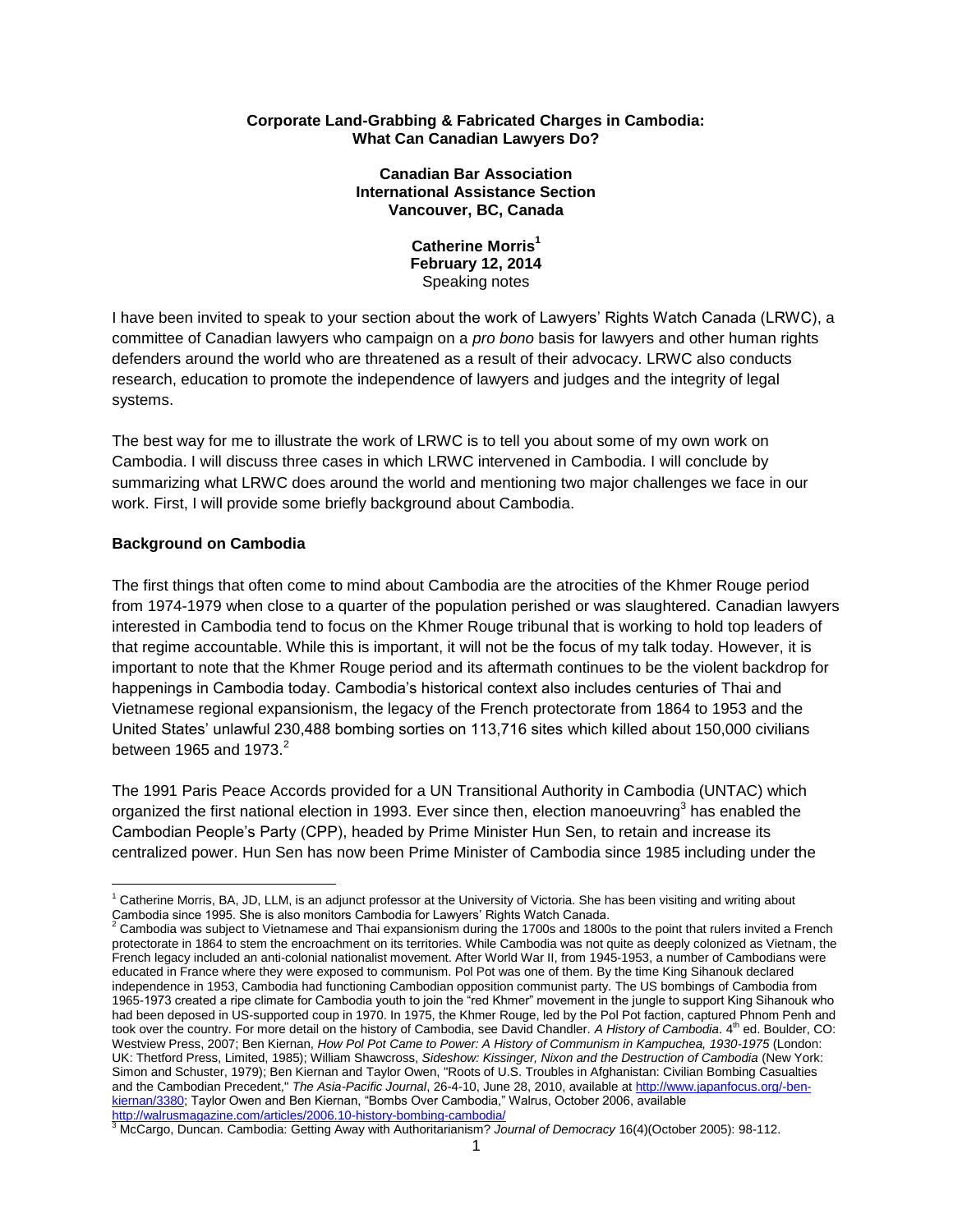Vietnamese-backed regime that ruled Cambodia after the overthrow of the Khmer Rouge by Vietnam in 1979. For the past two decades, Cambodia's elections have been described as "little more than a sideshow, helping to bolster the electoral-authoritarian regime that Hun Sen has built."<sup>4</sup>

The most recent election in July 2013 may have changed the pattern. Cambodia's major opposition parties united into the Cambodia National Rescue Party (CNRP) and achieved significant gains despite spite considerable doubt about the integrity of the election. Independent observers report that at least a million of Cambodia's 9.6 million voters were disenfranchised as a result of irregularities in voter registration.<sup>5</sup> Opinions differ as to whether the opposition would have won the election if it had not been for irregularities, but Transparency International Cambodia's final report in September 2013 stated deep concern about large-scale disenfranchisement and said it could not "express with confidence that the outcome of the election reflects the will of the Cambodian people."<sup>6</sup> Such findings bolster the CNRP's claim that it would have won a majority of seats in parliament if the government had not rigged the election. The opposition party is currently boycotting parliament, so the CPP is ruling alone.

To most observers' surprise, for months there have been large demonstrations protesting the results of the election. After one large peaceful opposition protest on September 15<sup>th</sup>, 2013, police road blocks were greeted by angry rock-throwing youth. Police responded with live fire from automatic weapons, killing a bystander.<sup>7</sup>

There is considerable vitality among Cambodia's youth born after the end of the Khmer Rouge period. They are better educated. They want better government and better economic prospects. They have motorcycles and mobile phones (which are cheap to operate in Cambodia), and they use Facebook and Twitter to mobilize. The Cambodian public is increasingly intolerant of land grabbing, landlessness, corruption and inequality.

Over the past decade, Cambodia has experienced rapid economic growth, mainly through logging, agribusiness and the textile and garment industry. Much of the development is done unlawfully and disadvantages poor people and indigenous communities. Most of the benefits of development are enjoyed by a small, wealthy elite. Cambodia remains one of the world's poorest countries, with 80% of the population living in poverty in rural areas.

Since the 1990s there has been little improvement in the human rights situation in Cambodia. There is severe and endemic corruption of government officials, including police, court officials and judges. Television, radio and most Khmer language newspapers are controlled by the CPP or by associates of

 4 Ibid at 98

<sup>5</sup> Months before the election, the US-based National Democratic Institute reported that up to 11% of people who registered did not appear on the voter list. *Report on the Voter Registry Audit (VRA) in Cambodia*. NDI, 2013, [www.ndi.org/files/Cambodia-Voter-](http://www.ndi.org/files/Cambodia-Voter-Registry-Audit-2013.pdf)[Registry-Audit-2013.pdf.](http://www.ndi.org/files/Cambodia-Voter-Registry-Audit-2013.pdf) During the campaign, Human Rights Watch denounced unequal media access for opposition parties and a pro-CPP bias within the National Election Committee. Human Rights Watch. "Cambodia: Systematic Problems Undermine Elections: Unequal Media Access, Official Bias, Opposition Leader's Exclusion Mar Polls, HRW, July 26, 2013, [http://www.hrw.org/news/2013/07/26/cambodia-systematic-problems-undermine-elections.](http://www.hrw.org/news/2013/07/26/cambodia-systematic-problems-undermine-elections) Transparency International reported that in 60% of polling stations, citizens who had registered could not vote because their names were missing from voter lists. At 26% of stations officials allowed people to vote without proper identification. "Disenfranchisement at Polls as Citizens Unable to Vote and Illegal Voting Allowed," Transparency International Cambodia press release, [www.ndi.org/files/TI-Cambodia-PR-072913.pdf;](http://www.ndi.org/files/TI-Cambodia-PR-072913.pdf) Transparency International Cambodia. Final Election Observation Report on Cambodia's 2013 National Election. Phnom Penh: TIC, September 2013[, http://www.sithi.org/temp.php?url=publication\\_detail.php&mid=9586.](http://www.sithi.org/temp.php?url=publication_detail.php&mid=9586) Also see LICADHO. Conduct and Irregularities of the 2013 Cambodian Elections. Phnom Penh: LICADHO, December 2013[, http://www.licadho-](http://www.licadho-cambodia.org/reports.php?perm=184)

<sup>&</sup>lt;u>cambodia.org/reports.php?perm=184</u>.<br><sup>6</sup> Transparency International Cambodia. Final Election Observation Report on Cambodia's 2013 National Election. Phnom Penh: TIC, September 2013, [http://www.sithi.org/temp.php?url=publication\\_detail.php&mid=9586.](http://www.sithi.org/temp.php?url=publication_detail.php&mid=9586)

<sup>7</sup> Cambodia: Killing & Attacks on Demonstrators; Violations of rights to freedoms of assembly and expression, LRWC Letter, 26 September 2013[, http://www.lrwc.org/cambodia-killing-violations-of-rights-to-freedoms-of-assembly-and-expression-letter/](http://www.lrwc.org/cambodia-killing-violations-of-rights-to-freedoms-of-assembly-and-expression-letter/)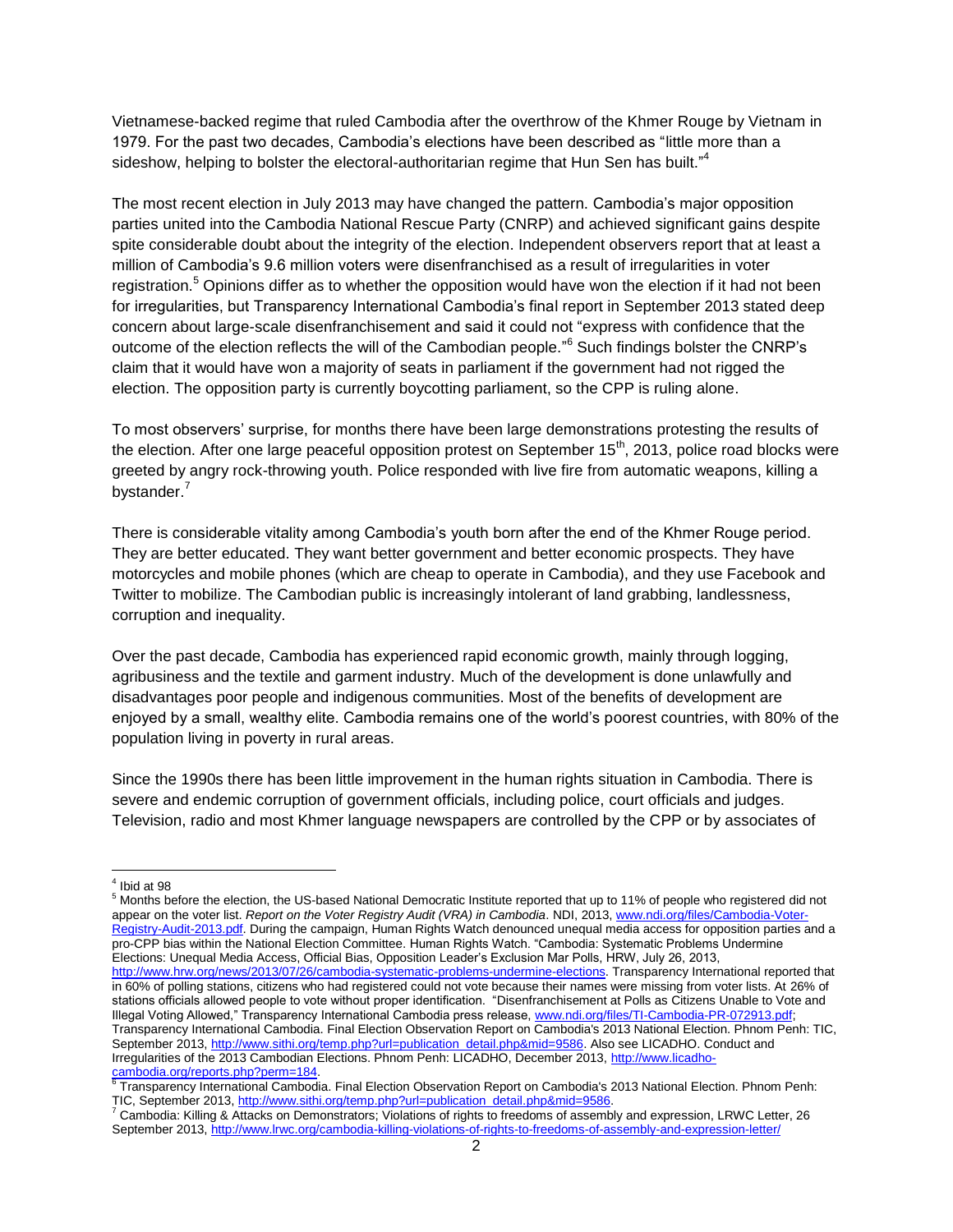family members of Hun Sen.<sup>8</sup> There is no independence of judges and lawyers from the executive. Attacks on human rights defenders or political opponents of wealthy or politically powerful people are not investigated, resulting in a climate of impunity. Human rights defenders experience official harassment, including threats, baseless criminal charges, attacks and sometimes murders. Mr. Chut Wutty, a 46-yearold environmental and human rights activist investigating illegal logging, was murdered in front of two *Cambodia Daily* journalists in April 2012, and there has been no proper investigation.<sup>9</sup> While such murders are less frequent than they were during the 1990s, over the past decade the strategy has shifted to abusing laws to harass critics.

Rapacious land grabbing has been increasing in Cambodia for the past decade. Rampant allocation of Economic Land Concessions (ELCs) in rural Cambodia over the past decade means that more than 50% of the arable land is now controlled by foreign investors and wealthy Cambodian elites who are often affiliated with senior government officials.<sup>10</sup> This kind of development is contributing to growing environmental concerns and landlessness because of dislocation of communities including indigenous peoples.

Land disputes have affected about 400,000 people over the past decade.<sup>11</sup> Forced evictions are frequent and often violent. One of the worst examples occurred in 2012, when hundreds of heavily armed soldiers and police converged on a village to forcibly evict the people and clear the land around a rubber plantation. They fired on protesting residents and fatally shot a 14-year-old girl.<sup>12</sup> A 72-year old journalist and political activist, Mam Sanando, spoke out about this incident. He was charged and convicted of aiding insurrection and sentenced to 20 years in jail. He spent eight months in jail before international advocacy<sup>13</sup> resulted in his release in March 2013.<sup>14</sup>

Increasing rural landlessness results in migration of workers to cities for jobs, such as in Cambodia's booming US\$4 to \$5 billion textile and garment industry that comprises 80% of Cambodia's exports.<sup>15</sup> Garment workers currently earn about \$80 a month and live together in shared apartments or dormitories.<sup>16</sup> It is estimated that a family of four needs about \$260 per month.<sup>17</sup> While the government

 $\overline{a}$ 

<http://www.rfa.org/english/news/cambodia/journalist-11272012165221.html>

 $8$  Cambodia: Freedom of the Press 2013, USA: Freedom House, 108-110,

<http://www.freedomhouse.org/sites/default/files/FOTP%202013%20Full%20Report.pdf> . There are two English language newapapers, *The Cambodia Daily* and the *Phnom Penh Post*. <sup>9</sup> Cambodian police shoot dead leading anti-logging campaigner, The Guardian, 26 April 2012,

[http://www.theguardian.com/world/2012/apr/26/cambodia-police-shoot-dead-antilogging-activist;](http://www.theguardian.com/world/2012/apr/26/cambodia-police-shoot-dead-antilogging-activist) "Cambodia: Escalation of Serious Human Rights Violations by Government Authorities," Letter from LRWC 12 May 2013.

<sup>&</sup>lt;sup>10</sup> Andreas Neef, Siphat Touch, and Jamaree Chiengthong. "The Politics and Ethics of Land Concessions in Rural Cambodia." Journal of Agricultural and Environmental Ethics 26(6)(December 2013): 1085-1103. Available at <http://link.springer.com/article/10.1007%2Fs10806-013-9446-y>

<sup>&</sup>lt;sup>11</sup> LICADHO. The Great Cambodian Giveaway: Visualizing Land Concessions over Time, Phnom Penh: LICADHO, approximately March 2013[, http://www.licadho-cambodia.org/concession\\_timelapse/](http://www.licadho-cambodia.org/concession_timelapse/)

<sup>12</sup> ASIA: Business enterprises and attacks on human rights defenders and protestors. Oral Statement to the 20th Session of the UN Human Rights Council from Lawyers' Rights Watch Canada (LRWC), a non-governmental organization in special consultative status, and Asian Legal Resource Centre (ALRC), a non-governmental organization in general consultative status, 21 June 2012, [http://www.lrwc.org/oral-statement-asia-business-enterprises-and-attacks-on-human-rights-defenders-and-protestors-joint](http://www.lrwc.org/oral-statement-asia-business-enterprises-and-attacks-on-human-rights-defenders-and-protestors-joint-statement-by-lrwc-and-asian-legal-resource-centreative-status-and-asian-legal-resource-centre/)[statement-by-lrwc-and-asian-legal-resource-centreative-status-and-asian-legal-resource-centre/](http://www.lrwc.org/oral-statement-asia-business-enterprises-and-attacks-on-human-rights-defenders-and-protestors-joint-statement-by-lrwc-and-asian-legal-resource-centreative-status-and-asian-legal-resource-centre/)

<sup>13</sup> Cambodia: Detention of Mam Sonando, independent broadcaster and President of the Democrats Association. Letter, LRWC and the Centre for Law and Democracy, 3 August 2012[, http://www.lrwc.org/cambodia-detention-of-mam-sonando/.](http://www.lrwc.org/cambodia-detention-of-mam-sonando/) <sup>14</sup>Joshua Lipes, "Journalist's Case Raised by Obama," RFA, 27 November 2012,

<sup>15</sup> Chan Muy Hong, "Cambodia's garment exports rise," *Phnom Penh Post*, 26 December 2013, available at <http://www.phnompenhpost.com/business/cambodias-garment-exports-rise> . For more information on Cambodia's garment factories, see International Labour Organization and Better Factories Cambodia. Thirtieth Synthesis Report on Working Conditions in Cambodia's Garment Sector. Geneva: International Labour Organization (ILO) and International Finance Corporation (IFC), July 2013 [http://betterfactories.org/wp-content/uploads/2013/07/30th-Synthesis-Report-Final-EN.pdf.](http://betterfactories.org/wp-content/uploads/2013/07/30th-Synthesis-Report-Final-EN.pdf) Factories make garments for GAP, Puma, H & S, Victoria's Secret and others. <sup>16</sup> Peter Maguire. "Cambodia's People Power." *The Diplomat*, 20 January 2014[, http://thediplomat.com/2014/01/cambodias-people-](http://thediplomat.com/2014/01/cambodias-people-power/)

[power/](http://thediplomat.com/2014/01/cambodias-people-power/)<br><sup>17</sup> International Trade Union Confederation. "Cambodia: Statement from International Trade Union Mission," ITUC, 13 January 2014,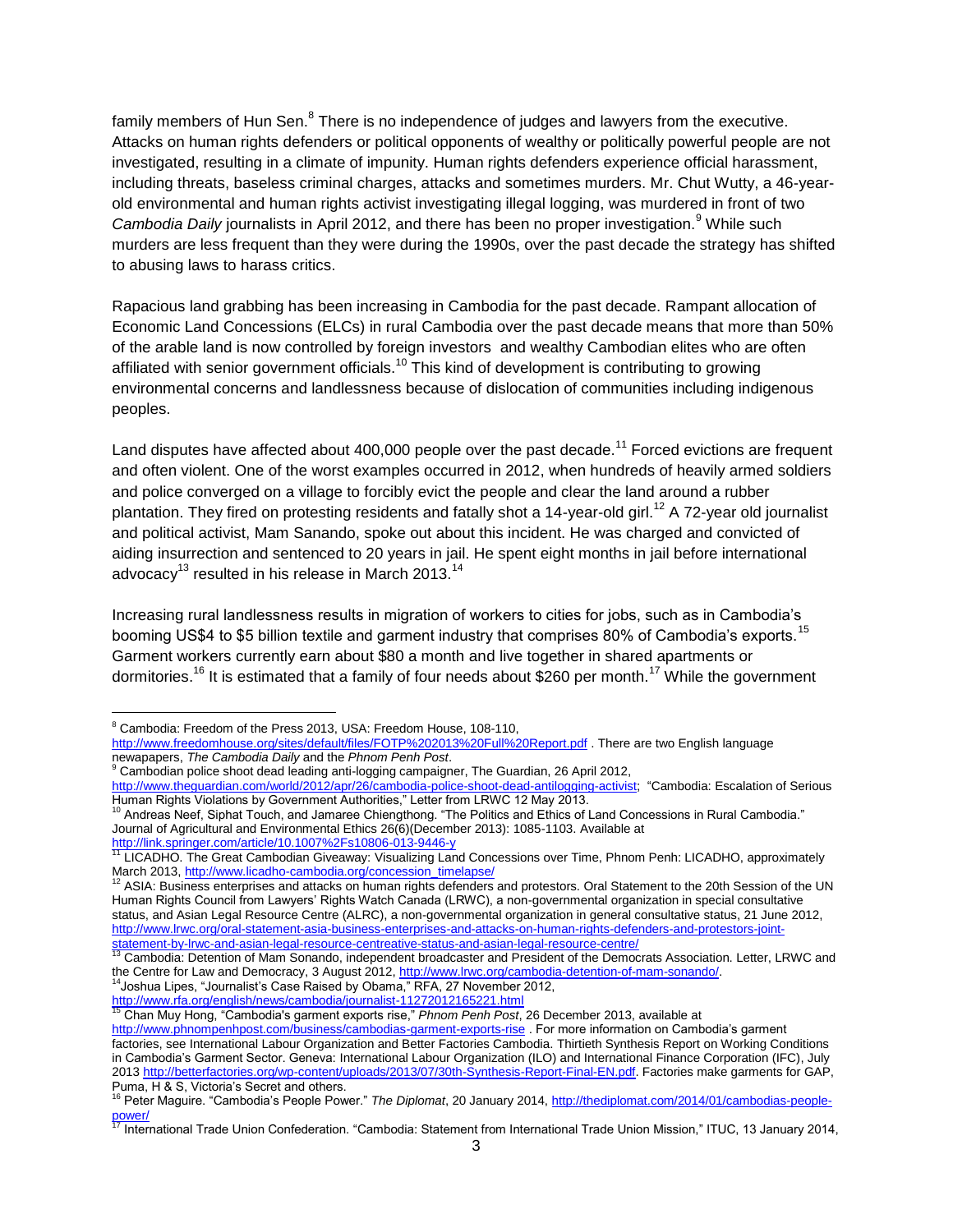has raised the minimum wage for garment workers to about \$95 per month garment workers are demanding \$160. In November 2013, during a protest of workers of the SL Garment Factory, police fired live ammunition at neighbourhood youth who joined the demonstrators and threw rocks. The bullets killed a bystanding street vendor and wounded nine others. <sup>18</sup> LRWC's letter was featured in the *Cambodia Daily*. 19

This is the political climate in which human rights work is conducted in Cambodia. LRWC intervened in all situations mentioned above, but I would like to discuss three other cases in which LRWC intervened which I see as emblematic.

#### *Case study 1* **Taking control of the bar: The case of Kong Sam Onn**

 $\overline{a}$ 

Let me take you back to 2009. At that time, opposition parliamentarian, Ms. Mu Sochua, was speaking out strongly about land grabbing. One day during the previous year's election campaign, an army general grabbed a camera from Mu Sochua's hand after she photographed use of a military vehicle by the ruling party in violation of the Election Law. In the struggle for the camera, Mu Sochua's blouse apparently popped open. Her advocacy was exasperating the Prime Minister, and some months after the election, Hun Sen, in a nationally broadcast speech, warned Cambodian villagers not to take their complaints about land to a "strong leg"<sup>20</sup> women politician who had "rushed to hug a man and unbuttoned her shirt to attract his attention."<sup>21</sup> The Cambodian term "strong legs" is a colloquial term for "someone who is like a gangster, a woman gangster, a prostitute."<sup>22</sup>

At that time, the government was regularly threatening and pressing defamation charges against persons who criticized the government. Mu Sochua decided it was time for a defamation lawsuit against the Prime Minister. She retained a lawyer, Mr. Kong Sam Onn. The Prime Minister's lawyer, Mr. Ky Tech, who was also the past president of the Bar Association of the Kingdom of Cambodia (Bar Association), turned around and charged Mu Sochua – and her lawyer -- with defamation after they held a press conference announcing the law suit. Ky Tech also made a complaint to the Bar Association about her lawyer, and Kong Sam Onn was now at considerable risk of disbarment.

In May, 2009, LRWC wrote a letter offering moral support to the President and members of the Council of the Bar Association "in fulfilling its function to uphold and defend the independence of the legal profession from interference by those acting on behalf of members of the executive branch of government" and urging the Bar Association "to ensure that it does everything possible to uphold its independence and

Asian Human Rights Commission, 30 April 2009, <u>http://www.humanrights.asia/news/ahrc-news/AHRC-STM-092-2009</u><br><sup>21</sup> Cambodia Case N° CMBD/47 – Mu Sochua, Inter-Parliamentary Union, 21 October 2009, <u>http://www.ipu.org/hr-</u>

<u>[e/185/cmbd47.htm](http://www.ipu.org/hr-e/185/cmbd47.htm)</u><br><sup>22</sup> Mu Sochua in "Why should an MP defamation plaintiff be sued and have her immunity suspended?" Asian Human Rights Commission, 30 April 2009,<http://www.humanrights.asia/news/ahrc-news/AHRC-STM-092-2009>

[http://www.ituc-csi.org/cambodia-statement-from?lang=en.](http://www.ituc-csi.org/cambodia-statement-from?lang=en) Also see Dr. Kang Chandararot, and Liv Danne. *Living Wage Survey for Cambodia's Garment Industry*, prepared by Cambodia Institute of Development Study Financed by the Friedrich Ebert Stiftung in Cooperation with TWARO-ITGLWF, February 2009, [http://www.fes.or.id/fes/download/Survey\\_Result\\_Cambodia.pdf.](http://www.fes.or.id/fes/download/Survey_Result_Cambodia.pdf) This study defines a living wage as "a wage that provides for decent living for a worker and his/her dependents, within *regulated working hours*  (not including overtime) from *one income source*, and should allow for some savings." (p. 5). In Phnom Penh in 2009, it was calculated that the living wage would be US\$120.

Cambodia: Police Behaviour at Protest of SL Garment Factory Workers, LRWC Letter, 14 November 2013,

<http://www.lrwc.org/cambodia-police-behaviour-at-protest-of-sl-garment-factory-workers-letter/> <sup>19</sup> Lauren Crothers, "Lawyers Condemn Police Shooting of SL Factory Protesters," *Cambodia Daily*, 16 November 2013, http://www.cambodiadaily.com/archives/lawyers-condemn-police-shooting-of-sl-factory-protesters-47126/

<sup>20</sup> The Khmer term is *cheung klang.* For more details, see Prak Chan Thul, "Mu Sochua Stands Trial for Defamation." Cambodia Daily, 25 July 2009, [http://www.cambodiadaily.com/archives/mu-sochua-stands-trial-for-defamation-1433/;](http://www.cambodiadaily.com/archives/mu-sochua-stands-trial-for-defamation-1433/) Dustin Roasa, "Cambodia's Democratic Warrior." New Republic, 2 December 2010, [http://www.newrepublic.com/article/world/79558/cambodias](http://www.newrepublic.com/article/world/79558/cambodias-democratic-warrior-mu-sochua-political-reform)[democratic-warrior-mu-sochua-political-reform;](http://www.newrepublic.com/article/world/79558/cambodias-democratic-warrior-mu-sochua-political-reform) Why should an MP defamation plaintiff be sued and have her immunity suspended?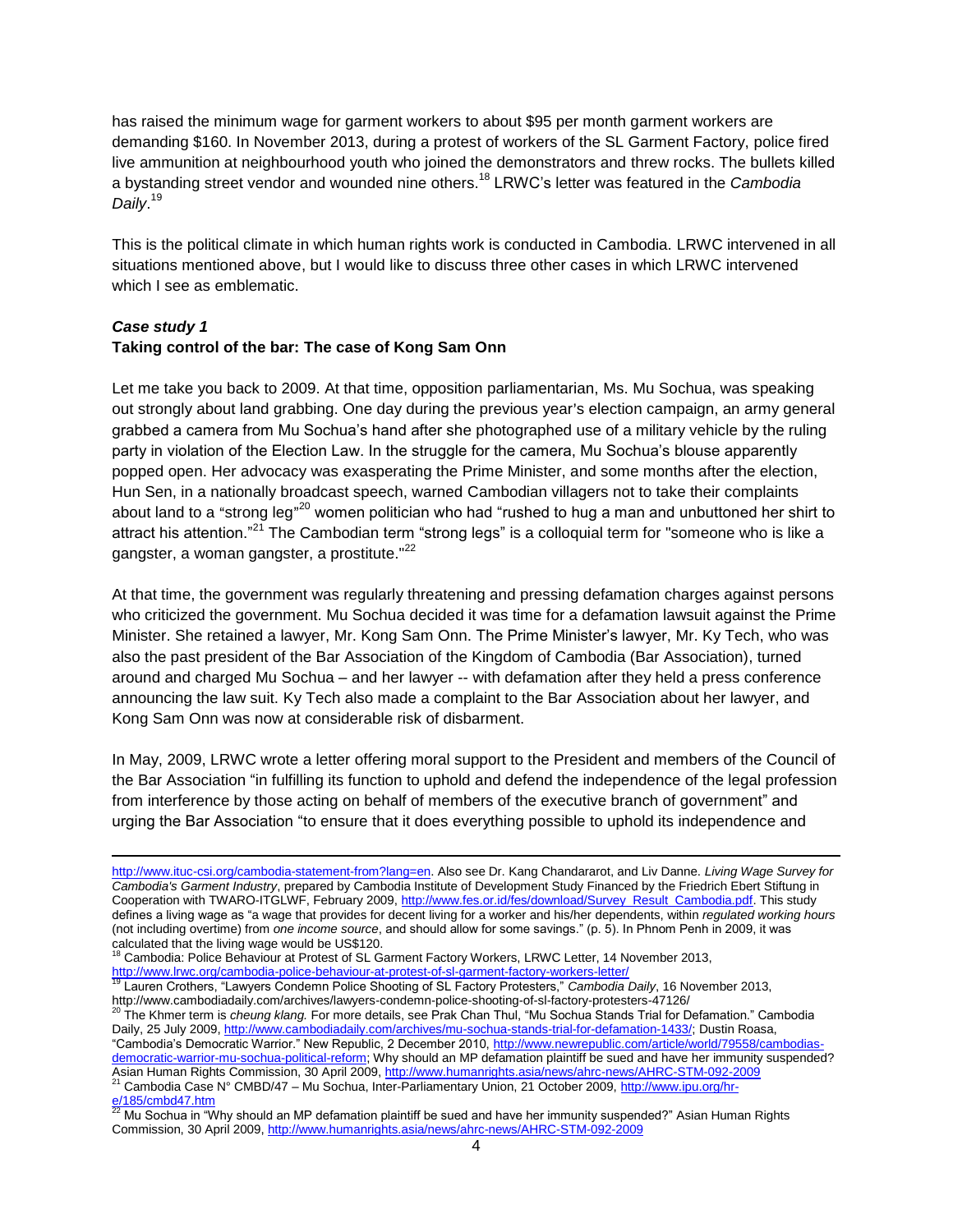withstands any and all external pressure" and "to take all possible steps to ensure that Mr. Kong receives a fair and impartial trial" in the defamation case.<sup>23</sup> In June, 2009, LRWC wrote to the Prime Minister urging him to "instruct all government officials and their representatives to respect the independence of the Bar Council and all prosecutors and judges in this and all other cases in Cambodia. $^{24}$ 

However, the Bar Council was widely perceived to be under government control. Kong Sam Onn was pressured<sup>25</sup> to withdraw from Mu Sochua's case, apologize to the Prime Minister and join the Cambodia People's Party. In return, the government dropped the charges and the complaint to the Bar Association. Mu Sochua said she had trouble finding another lawyer willing to defender her. She was stripped of her parliamentary immunity, convicted and fined.<sup>26</sup> She refused to pay the fine, expecting she would be sent to jail. Knowing that it was not politically expedient to imprison the locally and internationally popular Mu Sochua, the government garnisheed her parliamentary salary instead. $27$ 

Advocacy by LRWC and others was not successful in the case of Kong Sam Onn. However, LRWC's advocacy was brought to the attention of the UN Special Rapporteur on Independence of Lawyers and Judges who requested LRWC to provide a summary of trends from 2004-2009 in limitations on independence of the bar and judiciary.<sup>28</sup> LRWC also provided a written statement to the Human Rights Council on this subject August 2009.<sup>29</sup> This case illustrates the pattern by which Cambodia's institutions are controlled and manipulated through a combination of harassment and intimidation.

## *Case study 2*

 $\overline{a}$ 

# **Attempts to control civil society: The draft NGO Law**

In 2009, the government started to draft a law on non-governmental organizations (NGOs).<sup>30</sup> Despite much urging to provide enabling legislation as per international standards, the government was intent on restrictive legislation to provide authorities with maximum control over registration, deregistration and NGO activities. In 2011, LRWC and the Centre for Law and Democracy (CLD) in Halifax were among many organizations providing letters and advice. LRWC and the CLD provided analyses on the  $2^{nd}$ ,  $3^{rd}$ and  $4<sup>th</sup>$  drafts of the NGO law.<sup>31</sup> Fortunately, united advocacy from more than 60 international NGOs including large development NGOs, caused the government to shelve the law with a promise to seek consensus in the future. $32$ 

<http://www.cambodiadaily.com/archives/mu-sochua-convicted-fined-4100-1437/><br>27. March 2014 Debta District Prince Affinition Afford Contract Contract Contract Prince 2014

 $^{23}$  Independence of the Bar in Cambodia: Re KONG Sam Onn, LRWC letter, May 21, 2009,

<http://www.lrwc.org/independence-of-the-bar-in-cambodia-re-kong-sam-onn-letter/>

<sup>&</sup>lt;sup>24</sup> Independence of the Bar in Cambodia and Mr. KONG Sam Onn, lawyer, LRWC letter 30 June 2009[, http://www.lrwc.org/re-mr](http://www.lrwc.org/re-mr-kong-sam-onn/)k<u>ong-sam-onn/</u><br><sup>25</sup> Meas Sokchea. "PM's lawyer says he will withdraw suit if Bar punishes Kong Sam Onn," Phnom Penh Post, 27 May 2009,

<http://www.phnompenhpost.com/national/pms-lawyer-says-he-will-withdraw-suit-if-bar-punishes-kong-sam-onn><sup>26</sup><br><sup>26</sup> Yun Someon "Mu: Septus Carultinal/pms-lawyer-says-he-will-withdraw-suit-if-bar-punishes-kong-sam-onn Yun Samean, "Mu Sochua Convicted, Fined \$4,100," Cambodia Daily, August 5, 2009,

<sup>27</sup> Mu Sochua Seeks Reform of Judiciary After Lawsuit, FN-JSK-Cambodia (SP), 26 August 2010,

<http://1fn.blogspot.ca/2010/08/mu-sochua-seeks-reform-of-judiciary.html><br>28 Catherine Mexic Carrier 1

<sup>28</sup> Catherine Morris. Cambodia: Concerns about independence of lawyers and judges: Trends from 2004 – 2009, July 2009,

<sup>&</sup>lt;u>[http://www.lrwc.org/ws/wp-content/uploads/2012/03/Cambodia\\_Independence\\_of\\_Jurists.pdf](http://www.lrwc.org/ws/wp-content/uploads/2012/03/Cambodia_Independence_of_Jurists.pdf)</u><br><sup>29</sup> Concerns about the Independence of Lawyers and Judges in Cambodia.Written Statement submitted to the Human Rights Council by LRWC, 26 August 2009, [http://www.lrwc.org/ws/wp-](http://www.lrwc.org/ws/wp-content/uploads/2012/03/Cambodia.Independence.Jurists.Aug_.26.09.pdf)

<sup>&</sup>lt;u>[content/uploads/2012/03/Cambodia.Independence.Jurists.Aug\\_.26.09.pdf](http://www.lrwc.org/ws/wp-content/uploads/2012/03/Cambodia.Independence.Jurists.Aug_.26.09.pdf)</u><br><sup>30</sup> "Cambodia needs a rights-based NGO law," Asian Human Rights Commission, 4 March 2009,

<sup>&</sup>lt;u><http://www.humanrights.asia/news/ahrc-news/AHRC-STM-047-2009></u><br><sup>31</sup> LRWD and CLD, April 2011, joint statement on the 2<sup>nd</sup> draft, <u>http://www.lrwc.org/joint-statement-on-cambodia-ngos/;</u> September 2011 joint letter re 3<sup>rd</sup> draft, <u>[http://www.lrwc.org/cambodia-lrwc-and-cld-criticize-draft-ngo-law/;](http://www.lrwc.org/cambodia-lrwc-and-cld-criticize-draft-ngo-law/) December 2011 joint letter on the 4<sup>th</sup></u> draft, <u>http://www.lrwc.org/cambodia-fourth-draft-law/</u>.<br><sup>32</sup> Boruthy Lun, Resistance and Solidarity: Cambodian CSOs confront a repressive draft law on associations and NGOs, State of

Civil Society Report 2013, CIVICUS[, http://socs.civicus.org/?p=3765](http://socs.civicus.org/?p=3765)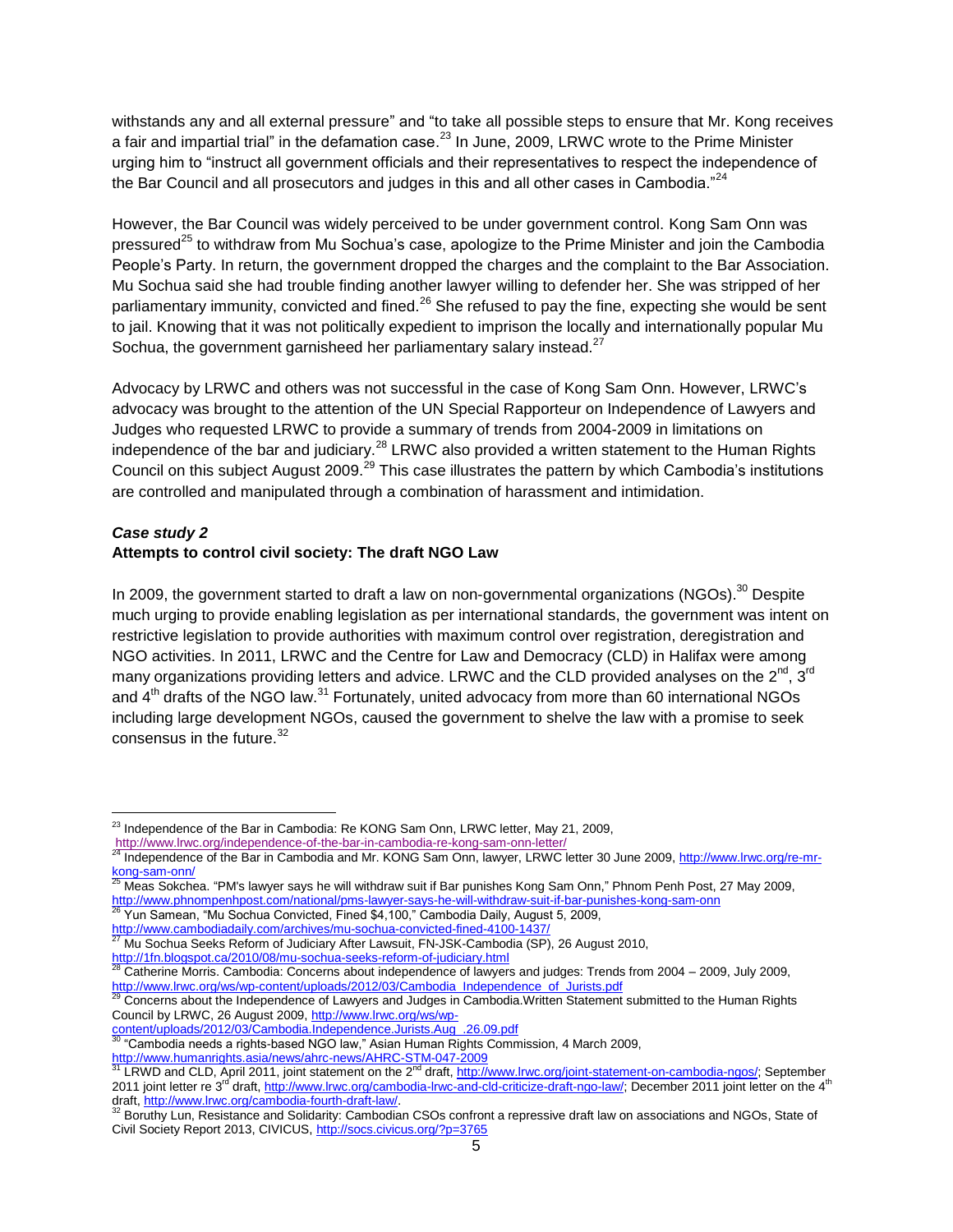Two years later, in December 2013, the government announced its plans to resurrect the legislation.<sup>33</sup> But there has been none of the promised consultation. The Council of Ministers is said to have unanimously passed a  $5<sup>th</sup>$  draft in late January or early February<sup>34</sup> without any consultation at all. Local and international organizations are now trying to obtain a copy.<sup>35</sup>

The government has largely succeeded in getting parliament, the media, the judiciary and lawyers under control. Now it appears to be making a concerted push to get NGOs – including human rights organizations – under control.

# *Case study 3* **Escalating harassment and violence against activists: The case of Yorm Bopha**

Ms. Yorm Bopha is a 30-year- old mother of a 10-year-old boy. In 2012, she was arrested, prosecuted on fabricated charges, convicted and sentenced in unfair court proceedings. She was imprisoned for more than a year.

Yorm Bopha is one of Cambodia's "accidental activists." She is a resident of the Boeung Kak Lake community in Phnom Penh. Since 2007 this community has been in conflict over land with a powerful company, Shukaku Inc., which has strong connections to senior government officials and an owner who is a member of Cambodia's Senate. $36$  In 2007, the municipality of Phnom Penh gave a long term lease of a 133-hectare area of Boeung Kak Lake to the company for development purposes. The development plan affected 4,252 Boeung Kak Lake families but a number of residents did not receive proper compensation. Members of the Boeung Kak Lake community started demanding acceptable solutions through protests, advocacy and negotiations with company representatives and government officials. Authorities have invariably supported the company in forcible evictions. There is considerable video footage showing the violence of these evictions. Local and foreign human rights workers and journalists have documented the terrible conditions people must endure in the places miles away from the the city where they have been relocated without proper shelter, sanitation, running water or other services. $37$ 

The company and authorities have used prosecutions as a tool to suppress the community's demands. There have been numerous criminal cases against Boeung Kak Lake community members. In 2012, a number of women, including the award winning Ms. Tep Vanny,  $38$  were jailed as a result of demonstrating peacefully. Yorm Bopha was among those advocating for their release along with local and international human rights organizations such as Amnesty International and Human Rights Watch. Yorm Bopha and Tep Vanny are now among Cambodia's best known activists.

As a result of this advocacy, Yorm Bopha and her husband were arrested, prosecuted and convicted of completely fabricated charges in unfair court proceedings. Her husband was given a suspended sentence, but Yorm Bopha was sentenced to three years in jail. On 19 March 2013, while Yorm Bopha's

 $\overline{a}$ <sup>33</sup> Phorn Bopha and Zsombor Peter Government Pushes Ahead With NGO Law," Cambodia Daily 2 December 2013, <http://www.cambodiadaily.com/archives/government-pushes-ahead-with-ngo-law-48245/>

International Centre for Not-For-Profit Law, NGO Law Monitor: Cambodia, 9 February 2014, <http://www.icnl.org/research/monitor/cambodia.html><br>35 Lindoto: MO.O. Lines and Cambodia.html

Update: NGO Law Monitor: Cambodia, 9 February 2014, International Centre for Not-For-Profit Law,

<sup>&</sup>lt;mark><http://www.icnl.org/research/monitor/cambodia.html></mark><br><sup>36</sup> Petition to the United Nations Working Group on Arbitrary Detention Regarding the Arbitrary Detention of Yorm Bopha, LRWC, 12 August 2013[, http://www.lrwc.org/cambodia-petition-to-the-united-nations-working-group-on-arbitrary-detention-regarding-the-](http://www.lrwc.org/cambodia-petition-to-the-united-nations-working-group-on-arbitrary-detention-regarding-the-arbitrary-detention-of-yorm-bopha-report/)

<sup>&</sup>lt;u>[arbitrary-detention-of-yorm-bopha-report/](http://www.lrwc.org/cambodia-petition-to-the-united-nations-working-group-on-arbitrary-detention-regarding-the-arbitrary-detention-of-yorm-bopha-report/)</u><br><sup>37</sup> See Zoe Daniel's excellent documentary, "We will not be moved." Foreign Correspondent, ABC, 27 November 2012, <http://www.abc.net.au/foreign/content/2012/s3638845.htm>

<sup>38</sup> Tep Vanny received the Leadership in Public Life Award from Vital Voices in 2013[, http://www.vitalvoices.org/node/3512](http://www.vitalvoices.org/node/3512)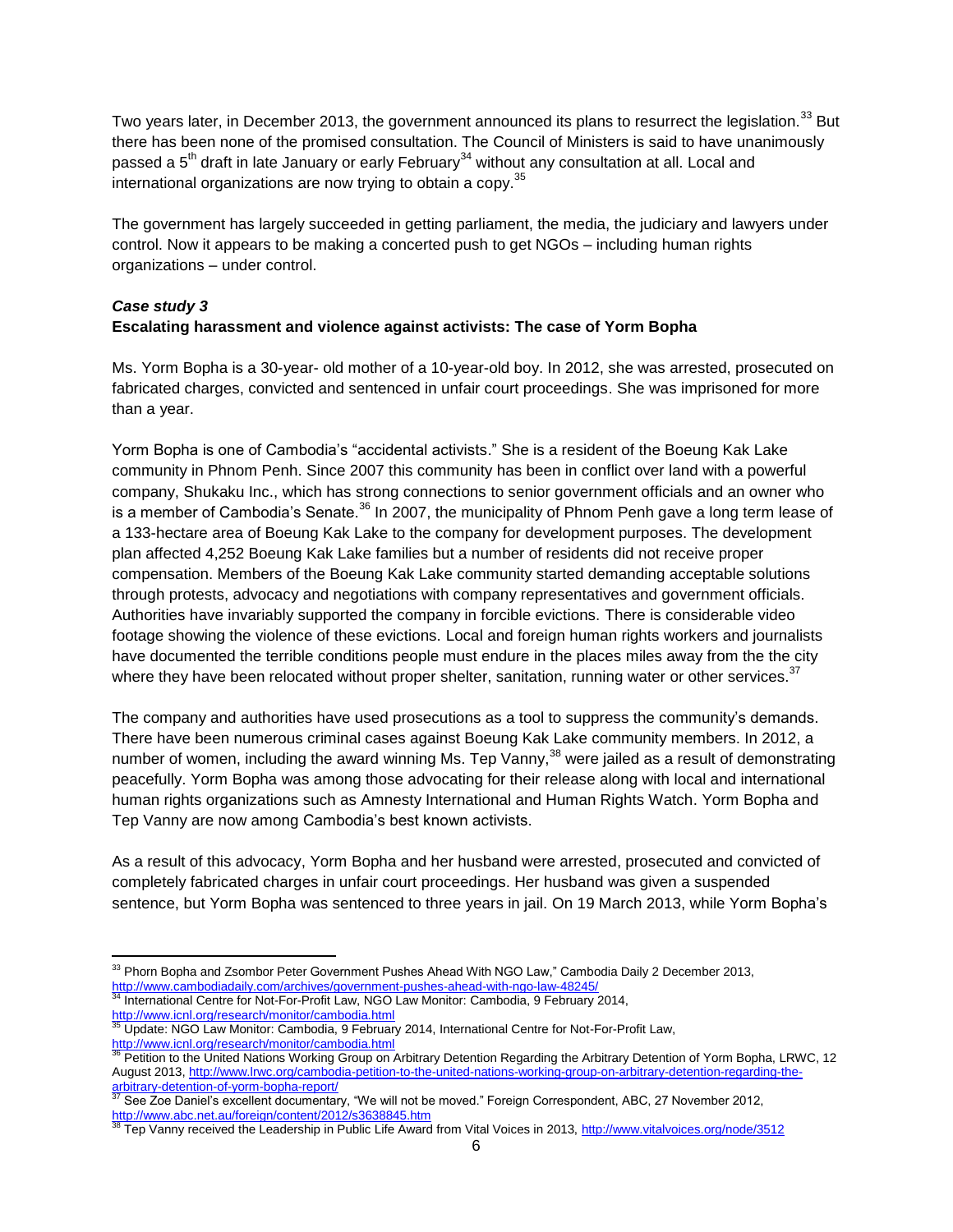appeal was pending, the Prime Minister himself spoke out against her on national television.<sup>39</sup>

LRWC contributed to the international advocacy for Yorm Bopha through letters and statements. In 2013, LRWC worked with local Cambodian human rights organizations to draft and send a petition to the UN Working Group on Arbitrary Detention (WGAD) setting out the facts and the international and domestic legal arguments. The WGAD transmitted its opinion made 21 October 2013 that Yorm Bopha's detention was arbitrary.<sup>40</sup>

On 1 November 2013, Yorm Bopha was notified that her final appeal to Cambodia's Supreme Court was scheduled for 22 November. With encouragement and help from Cambodian NGOs, LRWC drafted an *amicus* brief, had it translated into Khmer and sent it to the Cambodia Supreme Court in time for the appeal.<sup>41</sup> Intense, coordinated advocacy by numerous local and international organizations is credited in the decision of Cambodia's Supreme Court that day to allow her release. However, there is little doubt that the decision to release her was a political one.

Since her release, Yorm Bopha and several of her colleagues have been arrested on at least two occasions during peaceful protests during January 2013.<sup>42</sup> The government has also used a "divide and conquer" tactic by influencing Yorm Bopha's husband. Just prior to the Supreme Court hearing, the Phnom Penh Governor reportedly met with Yorm Bopha's husband to try to "end the case." <sup>43</sup> LRWC does not know what kind of negotiation took place or what settlement was arranged. What is known is that since Yorm Bopha has been released, her husband is described as having "become very close with local authorities" and has demanded that Yorm Bopha cease her activism. There are allegations of domestic violence and that he has on at least one occasion prevented her from going out by locking her into the house. <sup>44</sup> So far, Yorm Bopha is continuing her activism.

Intimidation of human rights defenders continues. On 11 February, three human rights were among 21 people denied bail after being arrested at demonstrations on 2 and 3 January, 2014.<sup>45</sup>

It is difficult to measure the success of human rights work in Cambodia, but I am convinced that without vigorous human rights advocacy of local and international organizations, things would be much worse there.

## **The work of LRWC lawyers around the world**

 $\overline{a}$ 

Let me conclude with a very brief overview of work done last year by Lawyers' Rights Watch Canada. LRWC volunteers worked with colleagues in several dozen human rights organizations around the world. Through this collaborative work:

More than 60 lawyers, human rights defenders or prisoners of conscience were released from

<sup>&</sup>lt;sup>39</sup> Cambodia: Supreme Court Keeps Activist Jailed: Donors Should Step Up Pressure for Unconditional Release of Yorm Bopha, Human Rights Watch, 29 March 2013,<http://www.hrw.org/news/2013/03/29/cambodia-supreme-court-keeps-activist-jailed> 40 United Nations Working Group on Arbitrary Detention, opinion dated 21 October and transmitted to LRWC on 29 November 2013

A/HRC/WGAD/2013/ Amicus Brief re: Yorm Bopha: Submission to the Cambodia Supreme Court, 19 November 2013 (English and Khmer),

<sup>&</sup>lt;u><http://www.lrwc.org/yorm-bopha-submission-to-the-cambodia-supreme-court/></u><br><sup>42</sup> Cambodian Center for Human Rights, "Temporary arrest of Yorm Bopha and 4 other land activists in Cambodia; demonstrations banned in Phnom Penh," IFEX, 6 January 2014, <u>[http://www.ifex.org/cambodia/2014/01/06/bopha\\_arrested/](http://www.ifex.org/cambodia/2014/01/06/bopha_arrested/)</u><br><sup>43</sup> Khouth Sophak Chakrya, "City Hall intervenes in Bopha case," *Phnom Penh Post*, 19 November 2013,

<sup>&</sup>lt;u>[http://www.phnompenhpost.com/national/city-hall-intervenes-bopha-case;](http://www.phnompenhpost.com/national/city-hall-intervenes-bopha-case)</u><br><sup>44</sup> Sek Odom and Matt Blomberg, "Husband Locks Anti-Eviction Activist Yorm Bopha in House," Cambodia Daily, January 15, 2014,

<http://www.cambodiadaily.com/archives/husband-locks-anti-eviction-activist-yorm-bopha-in-house-50584/> <sup>45</sup> Cambodia: Bail denied to 21 protesters, OMCT, 11 February 2014, [http://www.omct.org/urgent-campaigns/urgent-](http://www.omct.org/urgent-campaigns/urgent-interventions/cambodia/2014/02/d22548/)

[interventions/cambodia/2014/02/d22548/](http://www.omct.org/urgent-campaigns/urgent-interventions/cambodia/2014/02/d22548/)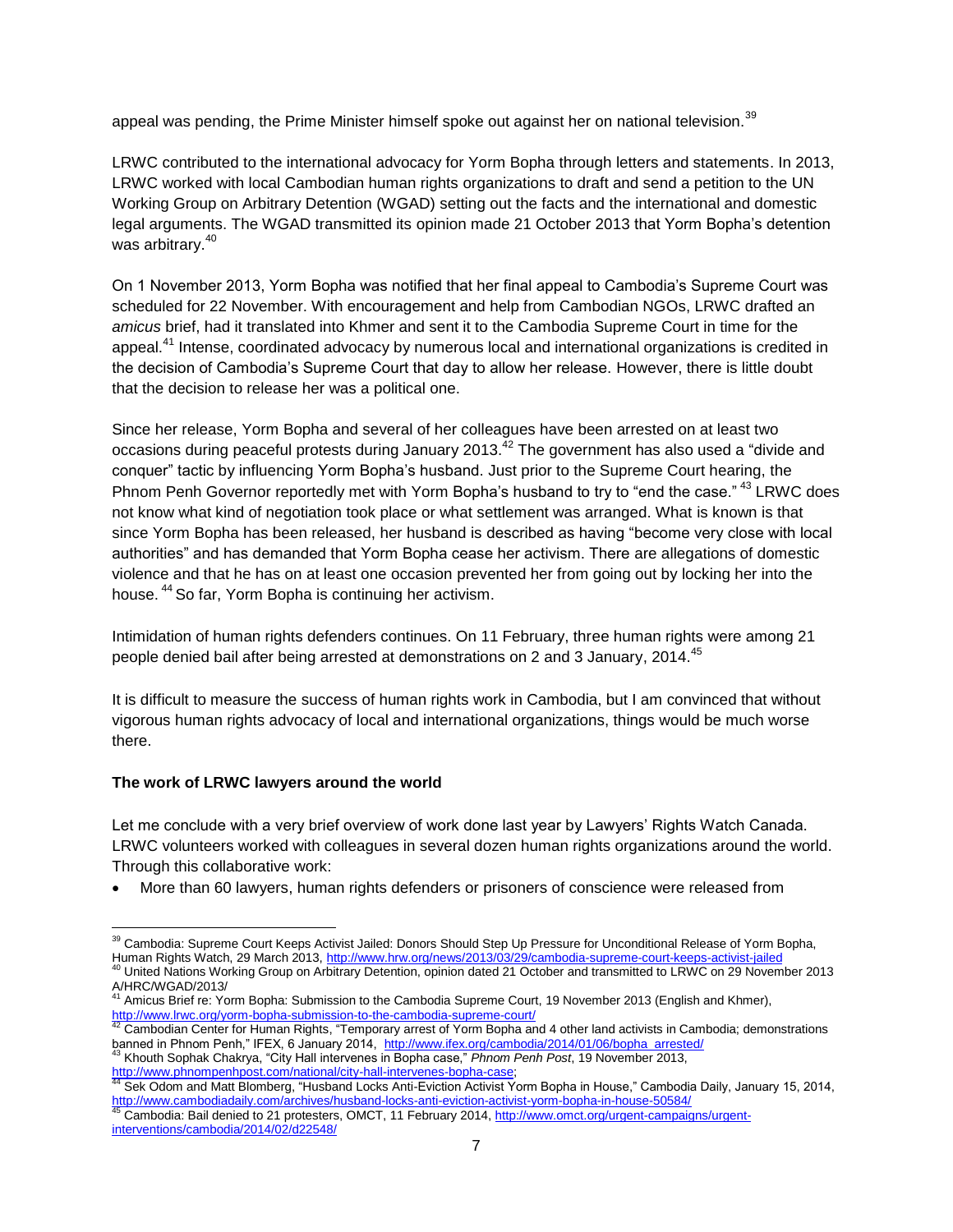arbitrary detention in Bangladesh, Burma, Cambodia, China, Iran, Sudan, Turkey and Zimbabwe.

- Favourable decisions were received from the UN Working Group on Arbitrary Detention for imprisoned human rights defenders in Bangladesh, Cambodia and Viet Nam.
- Defamation suits against a law professor & others were dismissed with costs in Costa Rica.
- An amicus brief was provided to the Inter-American Commission on Human Rights on the State duty to prevent and prosecute attacks on lawyers in Colombia.
- Physical protection was organized for lawyers threatened in Cameroon.
- Several shadow reports were provided to UN treaty monitoring bodies and two formal complaints were made to UN Special Rapporteurs.
- Three reports were provided to the Office of the High Commissioner of Human Rights for the UN Human Rights Council's Universal Periodic Review process.

LRWC has special consultative status with the Economic and Social Council of the United Nations, (ECOSOC) which means it may attend meetings of some UN human rights bodies including the UN Human Rights Council (HRC). LRWC volunteers attend all sessions of the HRC in Geneva and in 2013 made statements concerning human rights in Burma, Canada, Cambodia, Sri Lanka and Thailand.

In addition, LRWC's research—often produced in cooperation with other NGOs—has resulted in handbooks on internationally protected rights. Examples include:

international law right to pre-trial release,  $46$  and

 $\overline{a}$ 

• State obligations to ensure international human rights education and training.<sup>47</sup>

LRWC is currently preparing a handbook on States international law obligations to provide legal aid.<sup>48</sup>

## **Obstacles to Canadian international human rights advocacy**

One of the obstacles to LRWC's work around the world is lack of knowledge among Canadian lawyers about international human rights law. LRWC research indicates that lawyers and judges in Canada have very limited knowledge of international human rights law.<sup>49</sup> Lack of knowledge about international human rights means Canadian lawyers have limited capacity to advocate for implementation -- and against erosion -- of international human rights standards internationally and at home in Canada. Lack of knowledge of international human rights also limits lawyers' capacity for discernment of human rights violations both in Canada and around the world. Lawyers and judges need to become educated about international human rights law and principles so as to use them to guide their practice and decisions at home, and to act knowledgeably in solidarity with other jurists and human rights defenders around the world.

Lawyers' Rights Watch Canada is committed to the cardinal principle of independence of lawyers, judges and human rights advocates. The stories I have told you about Cambodia illustrate abundantly the

*rights education and training*. Vancouver: LRWC, 2012, [http://www.lrwc.org/ws/wp-](http://www.lrwc.org/ws/wp-content/uploads/2012/05/The.Right_.to_.Know_.Our_.Rights.May2012online1.pdf)

<sup>&</sup>lt;sup>46</sup> Lois Leslie. Pre-trial release and the right to be presumed innocent: A handbook on international law rights to pre-trial release, Vancouver: LRWC, 2013, <u>http://www.lrwc.org/handbook-pre-trial-release-and-the-right-to-be-presumed-innocent/</u><br><sup>47</sup> Catherine Morris, and Gail Davidson, *The Right to Know Our Rights: International law obligations to ensur* 

[content/uploads/2012/05/The.Right\\_.to\\_.Know\\_.Our\\_.Rights.May2012online1.pdf.](http://www.lrwc.org/ws/wp-content/uploads/2012/05/The.Right_.to_.Know_.Our_.Rights.May2012online1.pdf) This handbook was produced with a grant from the British Columbia Law Foundation.<br><sup>48</sup> This bandhask is mode pessible by

This handbook is made possible by a grant from the British Columbia Law Foundation. Researched and drafted by Lois Leslie, it is scheduled for release in 2014. For a brief synopsis of some of the relevant international human rights law, see Gail Davidson, Catherine Morris, and Heather Neun. International Obligations to Provide Legal Aid. Submission to the BC Public Commission on Legal Aid. Vancouver: LRWC, 2010, <u>http://www.lrwc.org/ws/wp-content/uploads/2012/03/Legal-Aid-LRWC-Oct-25-2010.pdf</u><br><sup>49</sup> Catherine Morris and Gail Davidson, *The Right to Know Our Rights: International law obligations to* 

rights education and training. Vancouver: LRWC, 2012, [http://www.lrwc.org/ws/wp](http://www.lrwc.org/ws/wp-content/uploads/2012/05/The.Right_.to_.Know_.Our_.Rights.May2012online1.pdf)[content/uploads/2012/05/The.Right\\_.to\\_.Know\\_.Our\\_.Rights.May2012online1.pdf.](http://www.lrwc.org/ws/wp-content/uploads/2012/05/The.Right_.to_.Know_.Our_.Rights.May2012online1.pdf)